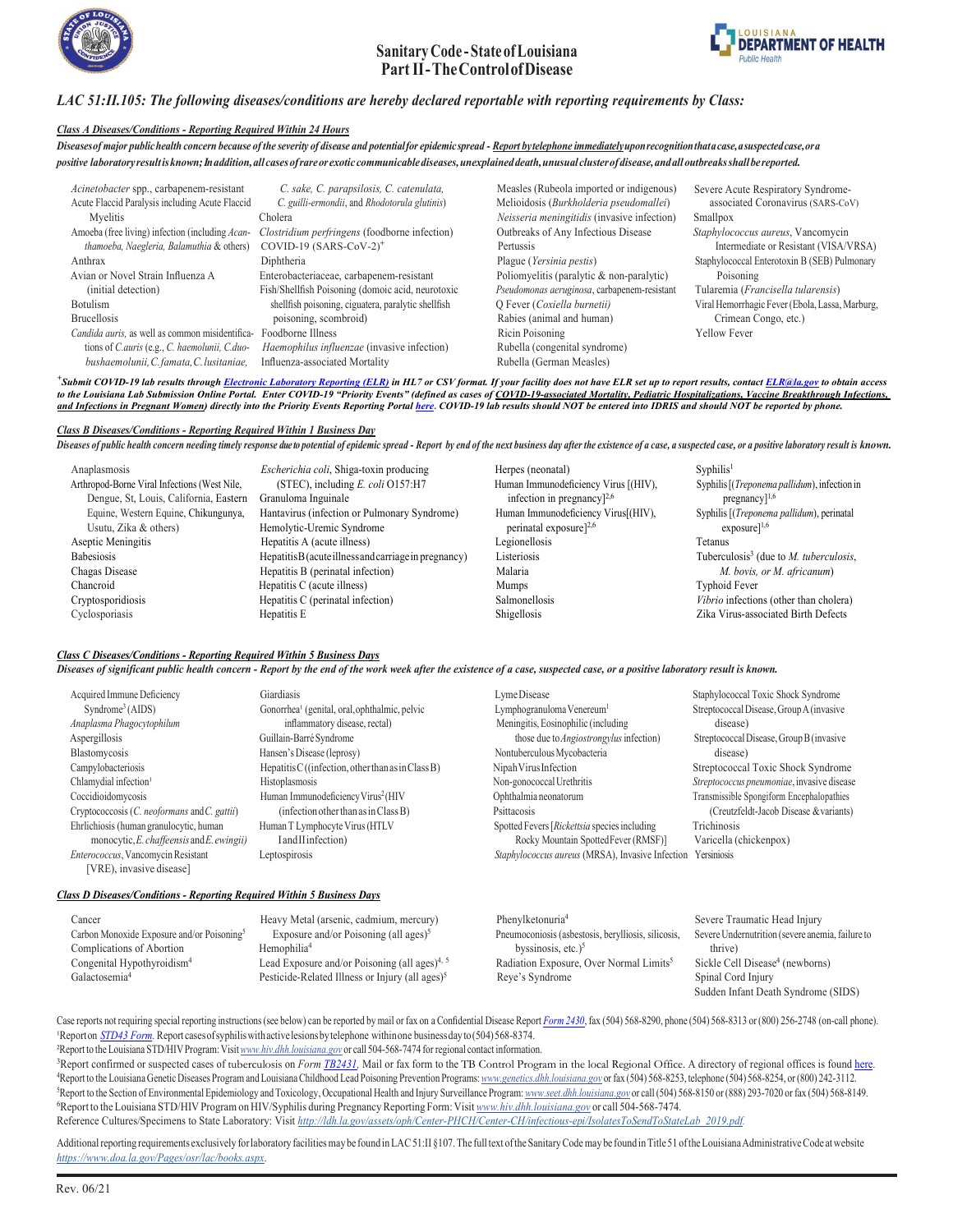

**Centers for Disease Control** and Prevention (CDC) Atlanta. GA 30333 June 21, 2005

Public Health Implications of the Health Insurance Portability and Accountability Act (HIPAA) Privacy Rule Re:

Dear Colleague:

The Health Insurance Portability and Accountability Act (HIPAA) Privacy Rule has been in effect since April 14, 2003. The intent of HIPAA is to establish national standards for consumer privacy protection and insurance market reform. Initially, a lack of information and misinterpretation of some HIPAA provisions had a negative impact on the conduct of some time-honored public health activities. In some instances, confusion about the intent and implementation of the rules resulted in health-care providers refusing access by public health officials to patient records for immunization assessment and surveillance purposes. The National Immunization Program (NIP) of the Centers for Disease Control and Prevention (CDC) recognizes that providers are concerned about compliance, and they need clear and accurate information about the practical application of the HIPAA Privacy Rule on public health practices.

NIP has worked closely with Health and Human Services (HHS) Office for Civil Rights, which is the lead agency for interpreting and enforcing HIPAA, and the CDC legal counsel to clarify public health provisions of the Privacy Rule and to disseminate information to our partners at the state and local levels. In August 2003, NIP sent the first of a series of guidance statements to Immunization Program Managers and State Epidemiologists in response to states' requests for clarification regarding access to patient records to conduct VFC and AFIX site visits. The mailing included a one-page HIPAA and Public Health Fact Sheet that provided a brief summary of HIPAA and Privacy Rule definitions, and HIPAA and Public Health Site Visits: Access to Patient Records during AFIX and VFC Visits, a short document containing responses to specific questions asked by the states regarding disclosure of patient health information without prior authorization during VFC and AFIX provider site visits. The CDC Office of General Counsel, which provides legal advice for CDC programs on issues such as implementation of HIPAA, prepared the responses to these questions. These materials have been very effective in addressing providers' concerns about HIPAA and facilitating traditional public health practice.

Almost two years after the effective date of the Privacy Rule, several states have requested written materials clarifying other questions and concerns about HIPAA. Enclosed is the second in the series of guidance statements, HIPAA and Perinatal Hepatits B Prevention. The original HIPAA and Public Health Fact Sheet is also enclosed. Additional information is available on the Office for Civil Rights website at http://www.hhs.gov/ocr/hipaa and in the MMWR, HIPAA Privacy Rule and Public Health: http://www.cdc.gov/mmwr/pdf/other/m2e411.pdf. We hope you will find this information helpful as you educate your provider groups and work with your respective legal offices on HIPAA issues.

Sincerely,

Stephen L. Cochi

Stephen L. Cochi, M.D., M.P.H. Captain, United States Public Health Service **Acting Director** National Immunization Program

Enclosures

cc:

President, Association of State and Territorial Health Officials President, Association of Immunization Managers President, Council of State and Territorial Epidemiologists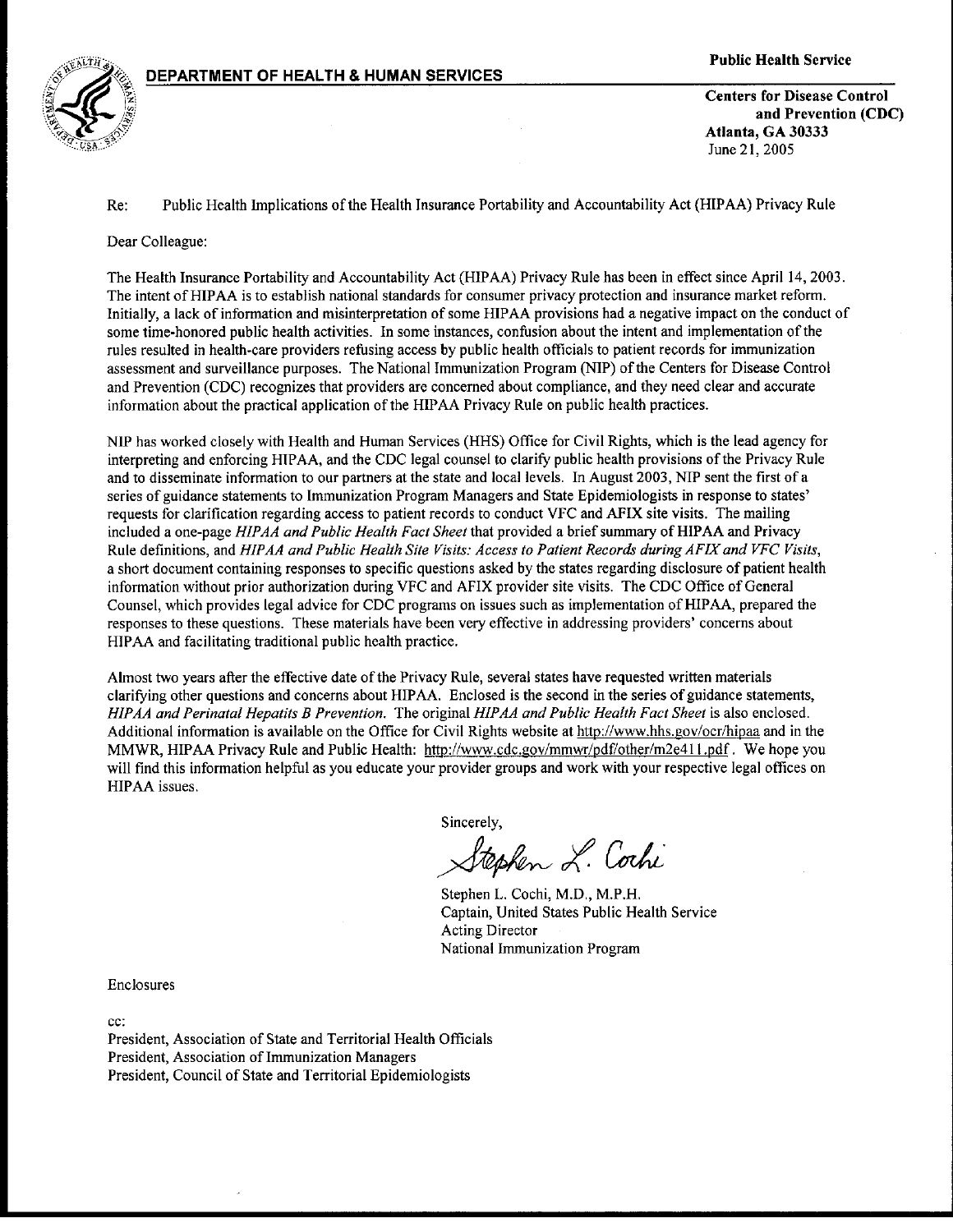# **Centers for Disease Control and Prevention National Immunization Program**

# **HIPAA and Perinatal Hepatitis B Prevention**

# Responses to Frequently Asked Questions about Perinatal Hepatitis B Prevention

This guidance is intended to give health care providers and public health agencies specific information regarding the HIPAA Privacy Rule and how it impacts perinatal hepatitis B prevention. Several frequently asked questions posed to the CDC legal counsel for interpretation are presented below. Additional sources of information and reference materials available on the internet are also included.

### O. 1. Does HIPAA permit providers, hospitals, and laboratories to report HBsAg-positive women to state and local health departments (including local health agencies and local boards of health) without the authorization of the individual, regardless of whether the state has a reporting law?

A. 1. Yes. Under 45 CFR  $\S 164.512(b)(1)(i)$  of the HIPAA Privacy Rule, covered entities may disclose protected health information without authorization to public health authorities that are authorized by law to collect such information for public health purposes. In addition, under 45 CFR §164.512(a), covered entities may disclose protected health information to public health authorities if the disclosure is required by law. A specific mandate to report is not required for disclosure. In states that do not have a law that specifically mandates the reporting of maternal HBsAg status, notifiable disease reporting laws mandate reporting of hepatitis B.

### O. 2. Does HIPAA permit providers and hospitals to disclose patient information to state and local health departments ((including local health agencies and local boards of health) without the authorization of the individual, for perinatal case management (e.g. immunization, prophylaxis, and post vaccination serology)?

A. 2. Yes. Under 45 CFR  $\S 164.512(b)(1)(i)$  of the HIPAA Privacy Rule, covered entities may disclose protected health information without authorization to public health authorities that are authorized by law to collect such information for public health purposes including disease prevention or control.

### Q. 3. Can patient records be reviewed by state and local health department staff and their contractual agents when conducting quality assurance activities (e.g. chart reviews to assess HBsAg screening rates and appropriate prophylaxis), case investigations and/or disease outbreak activities?

A. 3. Yes. As explained above, under 45 CFR  $\S164.512(b)(1)(i)$  of the HIPAA Privacy Rule, covered entities may disclose protected health information without authorization to public health authorities that are authorized by law to collect such information for public health purposes.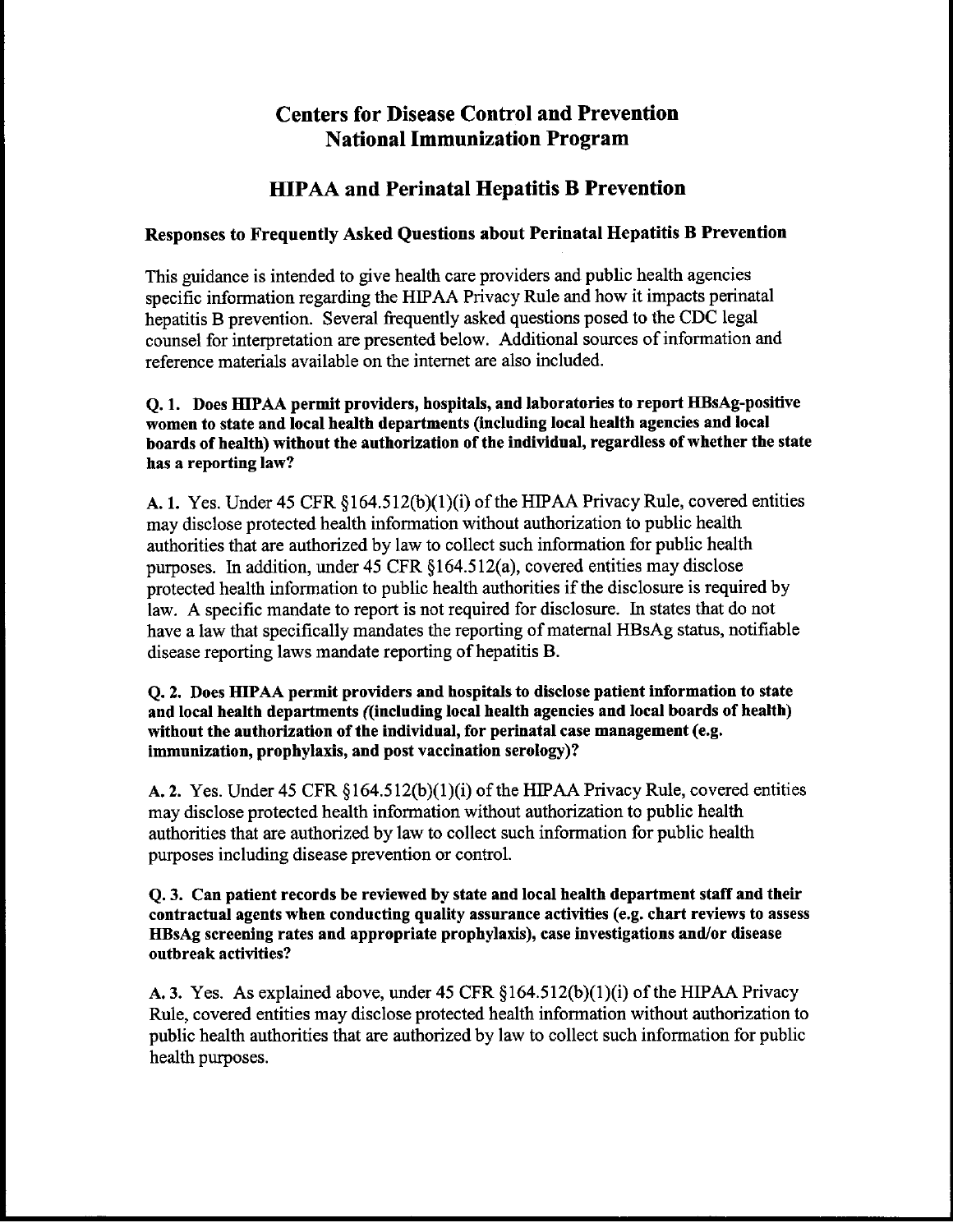## O. 4. Does the HIPAA Privacy Rule apply to Indian Health Services and tribal clinics?

A. 4. Yes. The HIPAA Privacy Rule governs the use and disclosure of protected health information by covered entities (health plans, clearinghouses, and providers who transmit specified transactions electronically). The definition of health plans (45 CFR §160.103) includes the Indian Health Service (IHS) and programs under the Indian Health Care Improvement Act, 25 U.S.C. 1601 et seq. (45 CFR 160.103(1)(xii)).

## **Resources**

Office for Civil Rights (responsible for enforcing the Privacy Rule) website: (www.hhs.gov/ocr/hipaa)

CDC/DHHS guidance on the Privacy Rule and Public Health, available at http://www.cdc.gov/mmwr/pdf/other/m2e411.pdf.